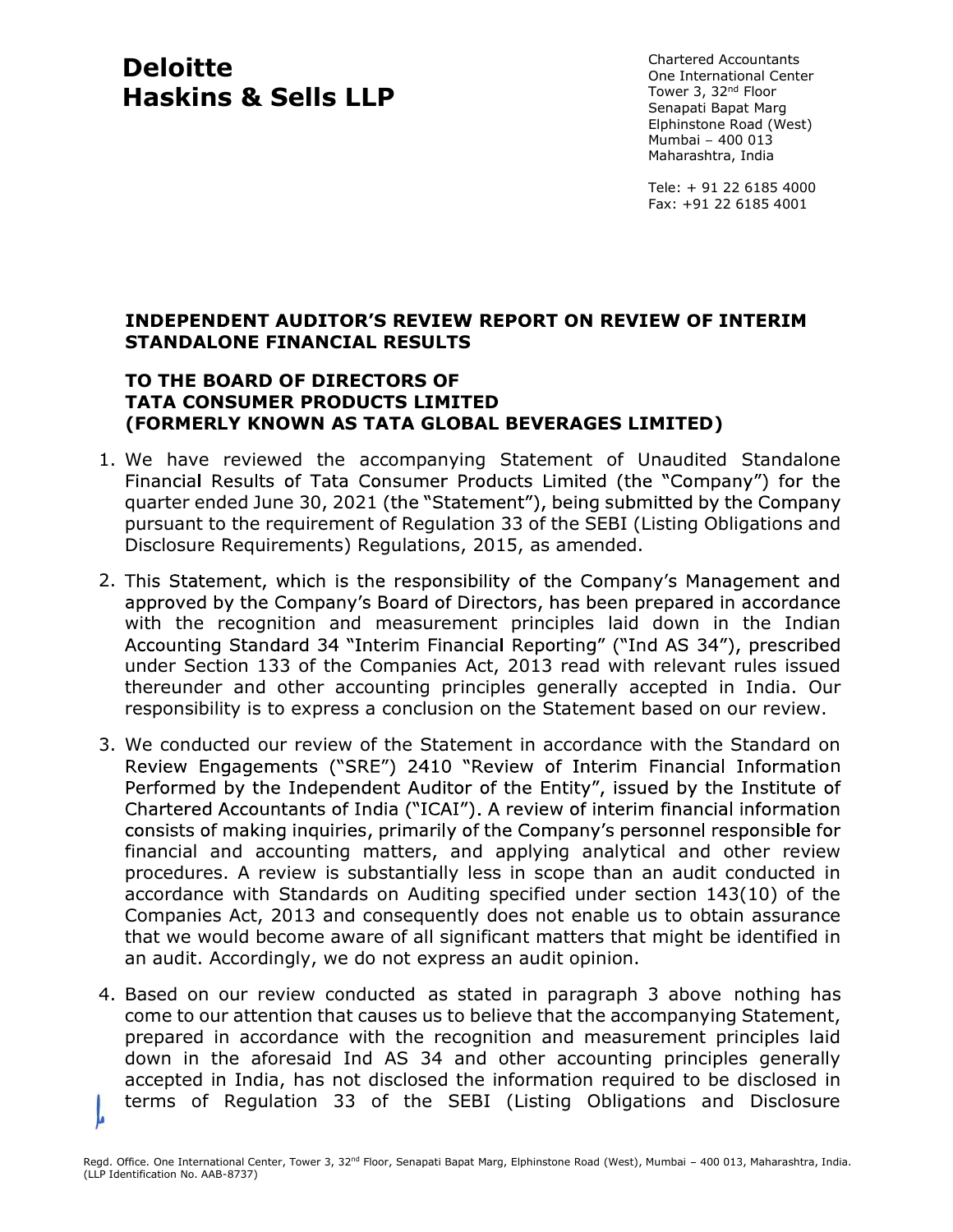Requirements) Regulations, 2015, as amended, including the manner in which it is to be disclosed, or that it contains any material misstatement.

# For Deloitte Haskins & Sells LLP

Chartered Accountants (Firm's Registration No. 117366W/W-100018)

 $5$ caeq

Sanjiv V. Pilgaonkar (Partner) (Membership No. 039826) UDIN: 21039826AAAAGF9668

Place: Mumbai Date: August 3, 2021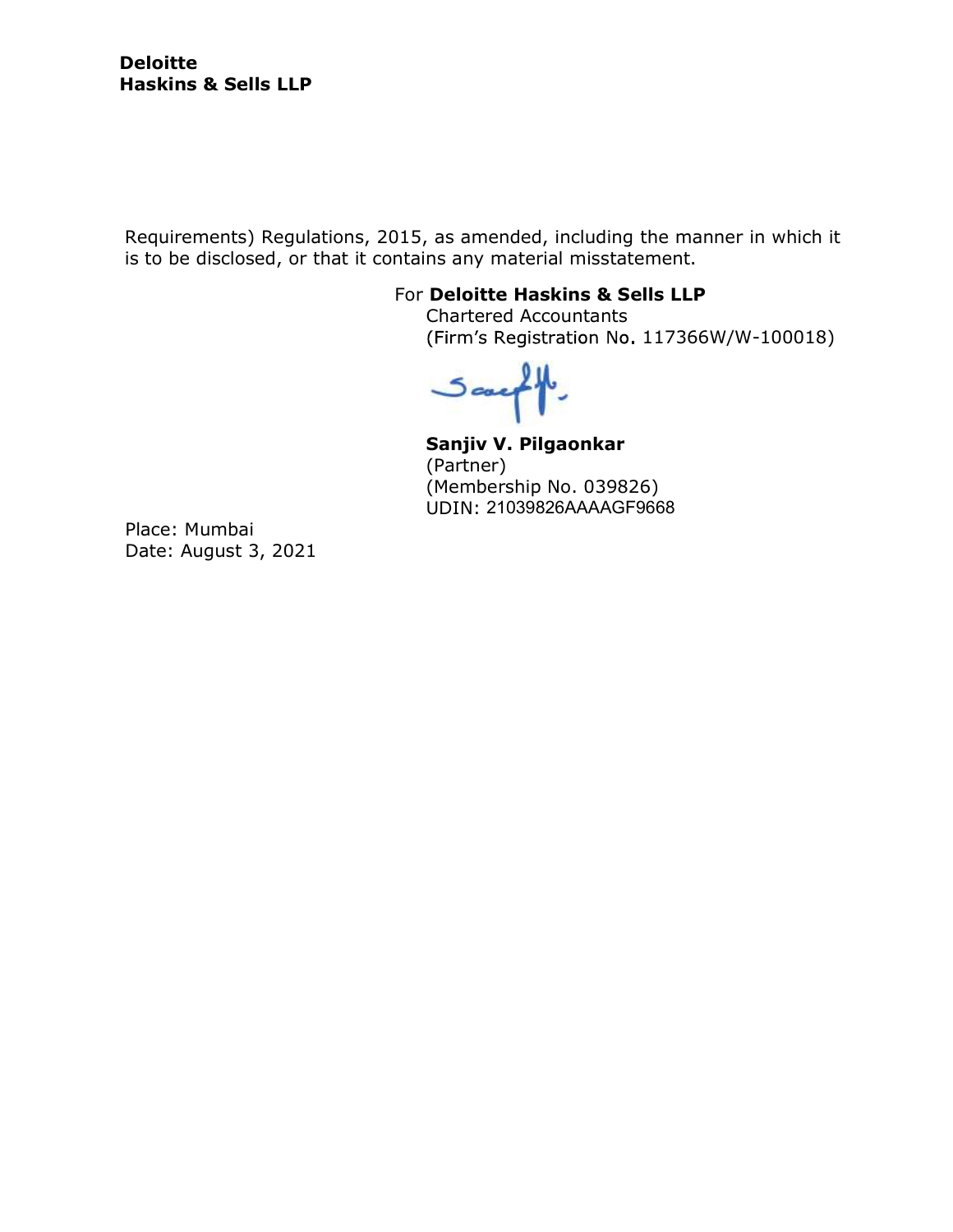

(Formerly Tata Global Beverages Limited) Registered Office: 1 Bishop Lefroy Road Kolkata-700020

CIN - L15491WB1962PLC031425, Email : investor.relations@tataconsumer.com, Website : www.tataconsumer.com

Unaudited Standalone Financial Results for the quarter ended June 30, 2021

|                                                                             | <b>Rs. in Crores</b>      |                     |                  |                   |
|-----------------------------------------------------------------------------|---------------------------|---------------------|------------------|-------------------|
| <b>Particulars</b>                                                          | <b>Three months ended</b> |                     |                  | <b>Year ended</b> |
|                                                                             | June 30                   | March 31            | <b>June 30</b>   | March 31          |
|                                                                             | 2021                      | 2021                | 2020             | 2021              |
|                                                                             | <b>Unaudited</b>          | <b>Refer Note 5</b> | <b>Unaudited</b> | <b>Audited</b>    |
| Revenue from Operations                                                     | 1965.89                   | 1850.06             | 1605.43          | 7154.36           |
| Other Income                                                                | 146.23                    | 28.72               | 45.70            | 133.01            |
| <b>Total Income</b>                                                         | 2112.12                   | 1878.78             | 1651.13          | 7287.37           |
| Cost of materials consumed                                                  | 886.85                    | 892.96              | 603.91           | 3421.65           |
| Purchase of stock-in-trade                                                  | 416.94                    | 363.65              | 340.15           | 1425.63           |
| Changes in inventories of finished goods, work-in-progress & stock-in-trade | (20.11)                   | 22.65               | 5.62             | (116.90)          |
| Employees benefits expense                                                  | 88.36                     | 92.18               | 71.77            | 321.58            |
| Finance costs                                                               | 7.66                      | 7.92                | 6.53             | 28.13             |
| Depreciation and amortisation expense                                       | 34.88                     | 33.37               | 29.59            | 126.21            |
| Advertisement and sales charges                                             | 86.14                     | 123.66              | 56.49            | 396.83            |
| Other expenses                                                              | 233.79                    | 212.91              | 201.81           | 787.00            |
| <b>Total Expenses</b>                                                       | 1734.51                   | 1749.30             | 1315.87          | 6390.13           |
| <b>Profit before Exceptional Items and Tax</b>                              | 377.61                    | 129.48              | 335.26           | 897.24            |
| Exceptional Items (Net)                                                     |                           | (14.43)             | (21.00)          | (61.10)           |
| <b>Profit before Tax</b>                                                    | 377.61                    | 115.05              | 314.26           | 836.14            |
| <b>Tax Expense</b>                                                          |                           |                     |                  |                   |
| <b>Current Tax</b>                                                          | (42.44)                   | (1.10)              | (1.13)           | 1.05              |
| Deferred Tax                                                                | (31.43)                   | (32.26)             | (80.82)          | (217.68)          |
| <b>Total Tax Expense (net of reversals)</b>                                 | (73.87)                   | (33.36)             | (81.95)          | (216.63)          |
| Net Profit after Tax (A)                                                    | 303.74                    | 81.69               | 232.31           | 619.51            |
| <b>Other Comprehensive Income</b>                                           |                           |                     |                  |                   |
| i) Items that will not be reclassified to profit or loss                    |                           |                     |                  |                   |
| Remeasurement of defined benefit plans                                      | (4.74)                    | 10.67               | (14.43)          | (4.44)            |
| Changes in fair valuation of equity instruments                             | 1.39                      | 0.93                | 1.60             | 5.87              |
|                                                                             | (3.35)                    | 11.60               | (12.83)          | 1.43              |
| Tax impact of above items                                                   | 1.19                      | (3.79)<br>7.81      | 3.63             | 0.01<br>1.44      |
| ii) Items that will be reclassified to profit or loss                       | (2.16)                    |                     | (9.20)           |                   |
| Gains/(loss) on effective portion of cash flow hedges                       | (0.05)                    | 1.43                | (0.84)           | 2.62              |
| Tax impact of above item                                                    | 0.01                      | (0.36)              | 0.21             | (0.66)            |
|                                                                             | (0.04)                    | 1.07                | (0.63)           | 1.96              |
| Other Comprehensive Income (B)                                              | (2.20)                    | 8.88                | (9.83)           | 3.40              |
|                                                                             |                           |                     |                  |                   |
| <b>Total Comprehensive Income (A+B)</b>                                     | 301.54                    | 90.57               | 222.48           | 622.91            |
|                                                                             |                           |                     |                  |                   |
| Paid-up equity share capital (Face value of Re. 1 each)                     | 92.16                     | 92.16               | 92.16            | 92.16             |
| Reserves excluding Revaluation Reserves                                     |                           |                     |                  | 11110.08          |
| Earnings per share (Basic & Diluted) (not annualised for the quarter) - Rs. | 3.30                      | 0.89                | 2.52             | 6.72              |